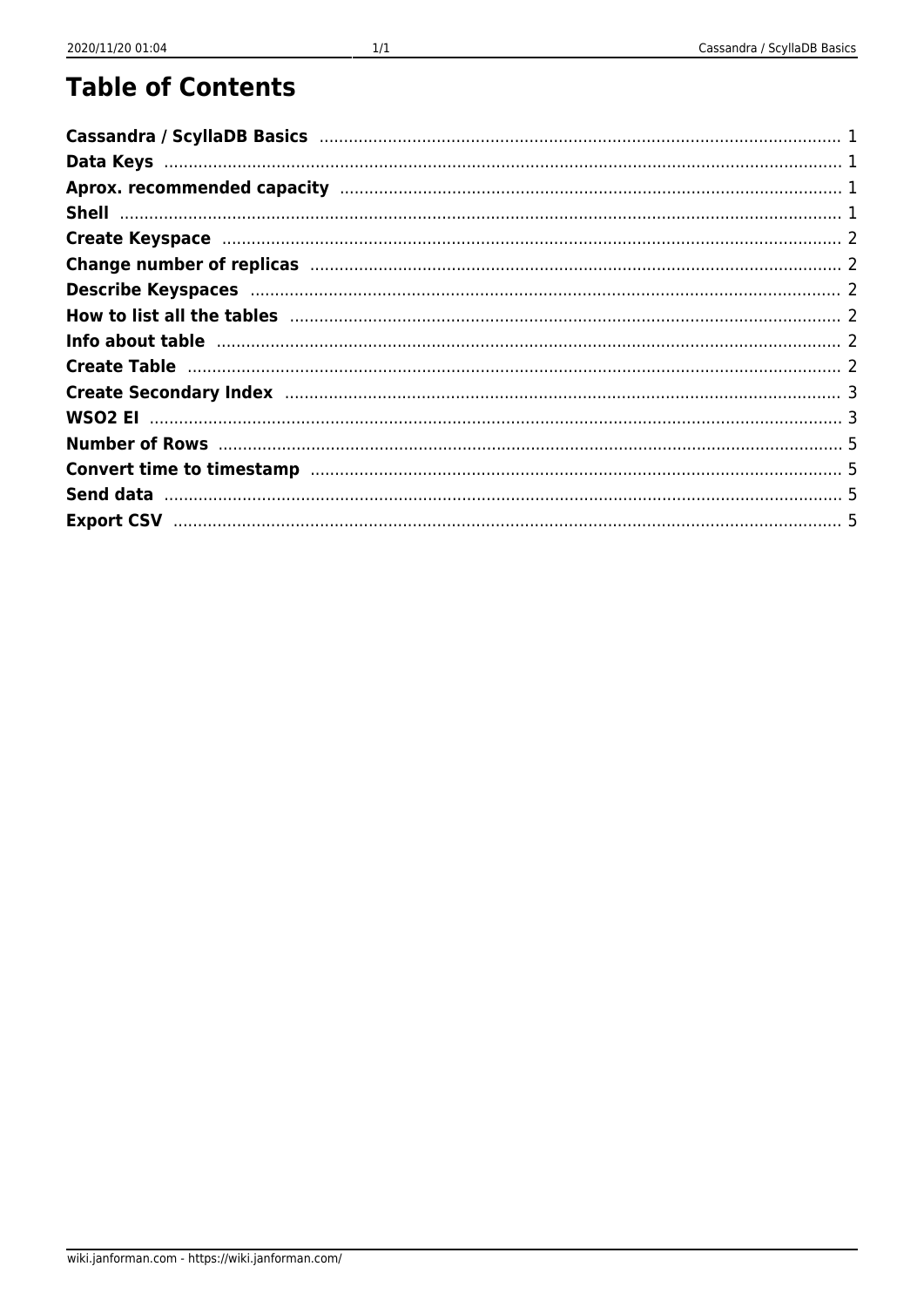## <span id="page-1-0"></span>**Cassandra / ScyllaDB Basics**

#### **CLUSTER → KEYSPACE → TABLE → DATA**

Minimum number of running nodes are 2 (otherwise writes are not possible), so **3 or more nodes total** is absolutely minimal deployment.

"Cassandra timeout during read query at consistency TWO (2 responses were required but only 1 replica responded)"

#### <span id="page-1-1"></span>**Data Keys**

```
PRIMARY KEY (a): The partition key is a.
PRIMARY KEY (a, b): The partition key is a, the clustering key is b.
PRIMARY KEY ((a, b)): The composite partition key is (a, b).
PRIMARY KEY (a, b, c): The partition key is a, the composite clustering key
is (b, c).
PRIMARY KEY ((a, b), c): The composite partition key is (a, b), the
clustering key is c.
PRIMARY KEY ((a, b), c, d): The composite partition key is (a, b), the
composite clustering key is (c, d).
```
In a situation of COMPOSITE primary key, the "a" of the key is called PARTITION KEY (in this example a is the partition key) and the second part of the key is the CLUSTERING KEY (b)

- The Partition Key is responsible for data distribution across your nodes.
- The Clustering Key is responsible for data sorting within the partition.
	- The Primary Key is equivalent to the Partition Key in a single-field-key table (i.e. Simple).
	- The Composite/Compound Key is just a multiple-columns key

### <span id="page-1-2"></span>**Aprox. recommended capacity**

5TB on one node commitlog file on another disk

# <span id="page-1-3"></span>**Shell**

cqlsh ip 9042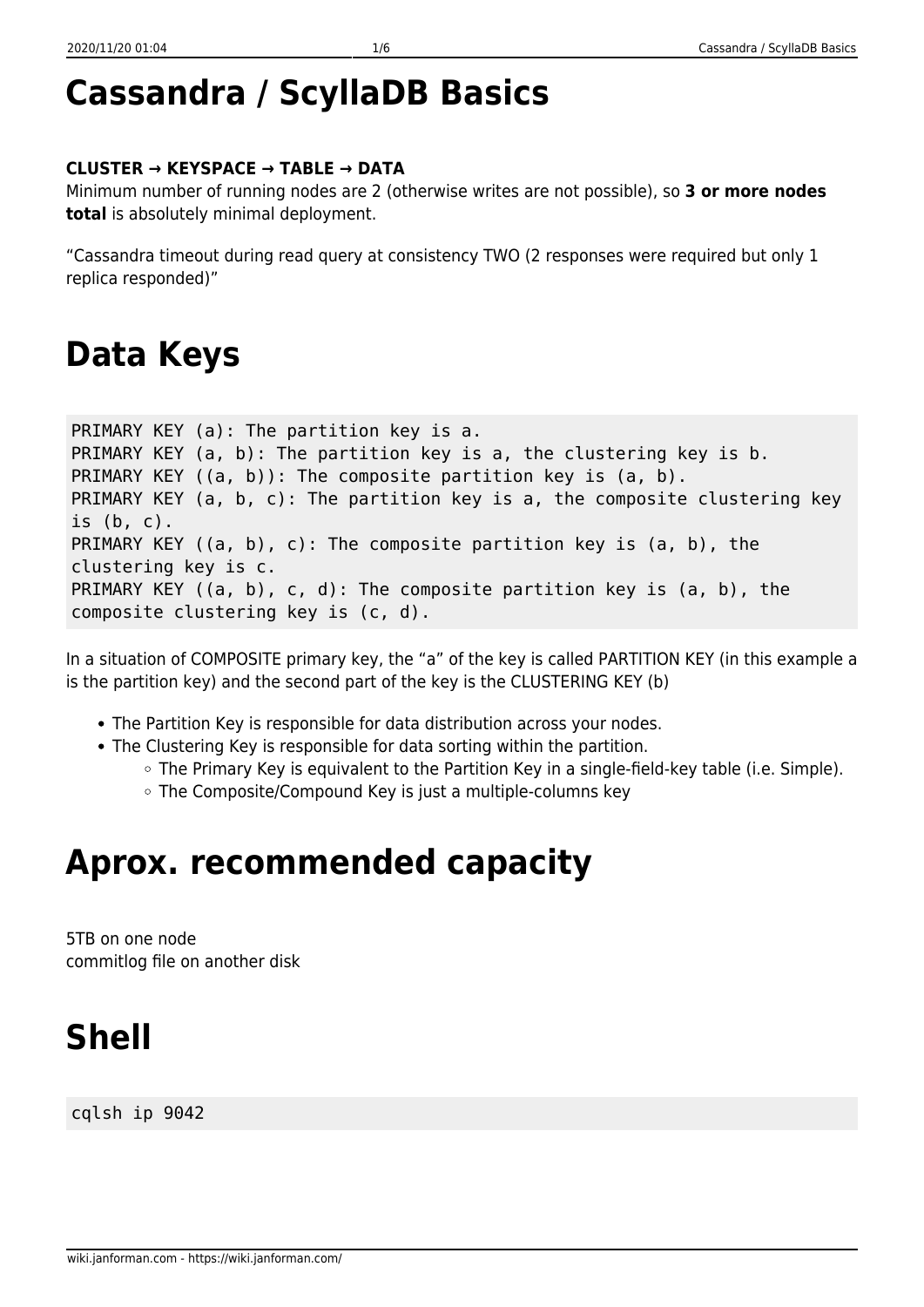## <span id="page-2-0"></span>**Create Keyspace**

```
CREATE KEYSPACE Excelsior
            WITH replication = {'class': 'SimpleStrategy',
'replication factor' : 3};
CREATE KEYSPACE Excalibur
            WITH replication = {'class': 'NetworkTopologyStrategy', 'DC1' :
1, 'DC2' : 3}
             AND durable_writes = false;
```
## <span id="page-2-1"></span>**Change number of replicas**

```
ALTER KEYSPACE Excelsior
           WITH replication = {'class': 'SimpleStrategy',
'replication_factor' : 4};
```
## <span id="page-2-2"></span>**Describe Keyspaces**

describe keyspaces;

## <span id="page-2-3"></span>**How to list all the tables**

```
use {keyspace name};
describe tables;
```
## <span id="page-2-4"></span>**Info about table**

```
use {keyspace_name};
describe table {table name};
```
## <span id="page-2-5"></span>**Create Table**

```
CREATE TABLE positions (
     bucket int,
```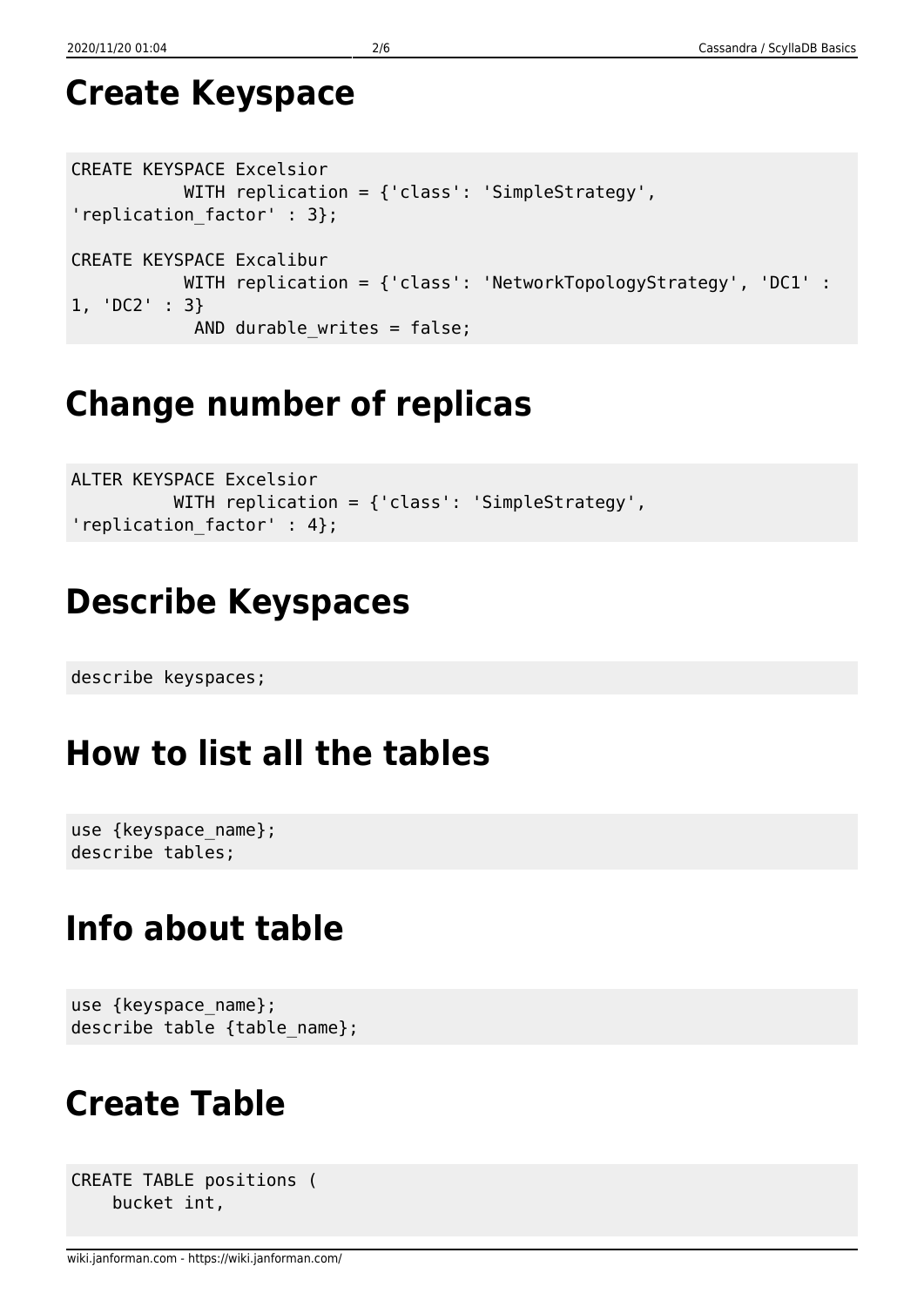idSap ascii,

```
 kodSlozka ascii,
     VolaciZnak varchar,
     CasAktualizace int,
     rychlost int,
     lat double,
     lon double,
    PRIMARY KEY (bucket, CasAktualizace, idSap)
) WITH CLUSTERING ORDER BY (CasAktualizace ASC, idSap ASC);
```

```
bucket = year + week
```
## <span id="page-3-0"></span>**Create Secondary Index**

CREATE INDEX idSap ON nis.positions (idSap);

experimental: true → scylla.yaml

### <span id="page-3-1"></span>**WSO2 EI**

Turn off consistency check

```
<property name="consistencyLevel">ANY</property> <-- write
<property name="consistencyLevel">ONE</property> <-- read
<data enableBatchRequests="true" name="cassandra"
serviceNamespace="positions" transports="http">
    <config enableOData="false" id="cassandra">
       <property name="cassandraServers">10.160.149.35</property>
       <property name="keyspace">nis</property>
       <property name="clusterName">hzspk</property>
       <property name="consistencyLevel">ONE</property>
    </config>
    <query id="status" useConfig="cassandra">
       <expression>SELECT COUNT(1) as count FROM nis.positions;</expression>
       <result element="status" rowName="positions">
          <element column="count" name="count" xsdType="integer"/>
       </result>
    </query>
    <query id="read" useConfig="cassandra">
       <expression>SELECT
idsap,kodslozka,volaciznak,casaktualizace,rychlost,lat,lon FROM
nis.positions WHERE casaktualizace & qt; : from AND casaktualizace & lt; : to
LIMIT 1000 ALLOW FILTERING;</expression>
       <result element="status" rowName="sap">
```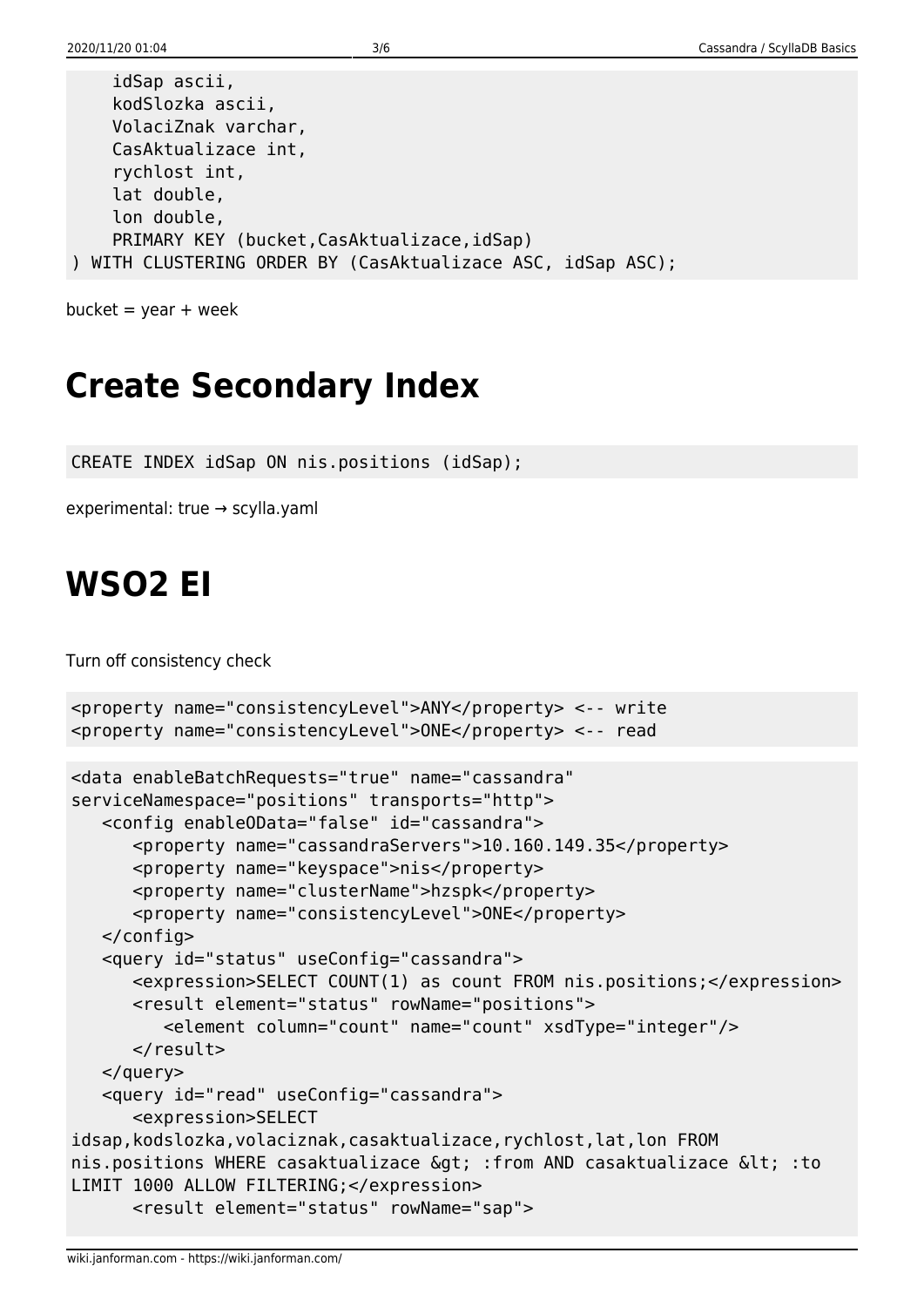```
 <element column="idsap" name="idSap" xsdType="string"/>
          <element column="kodslozka" name="kodSlozka" xsdType="string"/>
          <element column="volaciznak" name="VolaciZnak" xsdType="string"/>
          <element column="casaktualizace" name="CasAktualizace"
xsdType="string"/>
          <element column="rychlost" name="rychlost" xsdType="string"/>
          <element column="lat" name="lat" xsdType="string"/>
          <element column="lon" name="lon" xsdType="string"/>
       </result>
       <param name="from" sqlType="INTEGER"/>
       <param name="to" sqlType="INTEGER"/>
    </query>
    <query id="save" useConfig="cassandra">
       <expression>INSERT INTO nis.positions
(idsap,typsap,kodslozka,volaciznak,casaktualizace,rychlost,lat,lon) VALUES
(:idSap,:typSap,:kodSlozka,:volaciZnak,:casAktualizace,:rychlost,:lat,:lon);
</expression>
       <param name="idSap" sqlType="STRING"/>
       <param name="typSap" sqlType="STRING"/>
       <param name="kodSlozka" sqlType="STRING"/>
       <param name="rychlost" sqlType="INTEGER"/>
       <param name="volaciZnak" sqlType="STRING"/>
       <param name="casAktualizace" sqlType="INTEGER"/>
       <param name="lat" sqlType="DOUBLE"/>
       <param name="lon" sqlType="DOUBLE"/>
    </query>
    <operation name="get" returnRequestStatus="true">
       <call-query href="read">
          <with-param name="from" query-param="from"/>
          <with-param name="to" query-param="to"/>
       </call-query>
    </operation>
    <operation name="status" returnRequestStatus="true">
       <call-query href="status"/>
    </operation>
    <operation name="savebatch" returnRequestStatus="true">
       <call-query href="save">
          <with-param name="idSap" query-param="idSap"/>
          <with-param name="typSap" query-param="typSap"/>
          <with-param name="kodSlozka" query-param="kodSlozka"/>
          <with-param name="rychlost" query-param="rychlost"/>
          <with-param name="volaciZnak" query-param="volaciZnak"/>
          <with-param name="casAktualizace" query-param="casAktualizace"/>
          <with-param name="lat" query-param="lat"/>
          <with-param name="lon" query-param="lon"/>
       </call-query>
    </operation>
    <resource method="GET" path="/status">
       <call-query href="status"/>
    </resource>
    <resource method="GET" path="/read">
```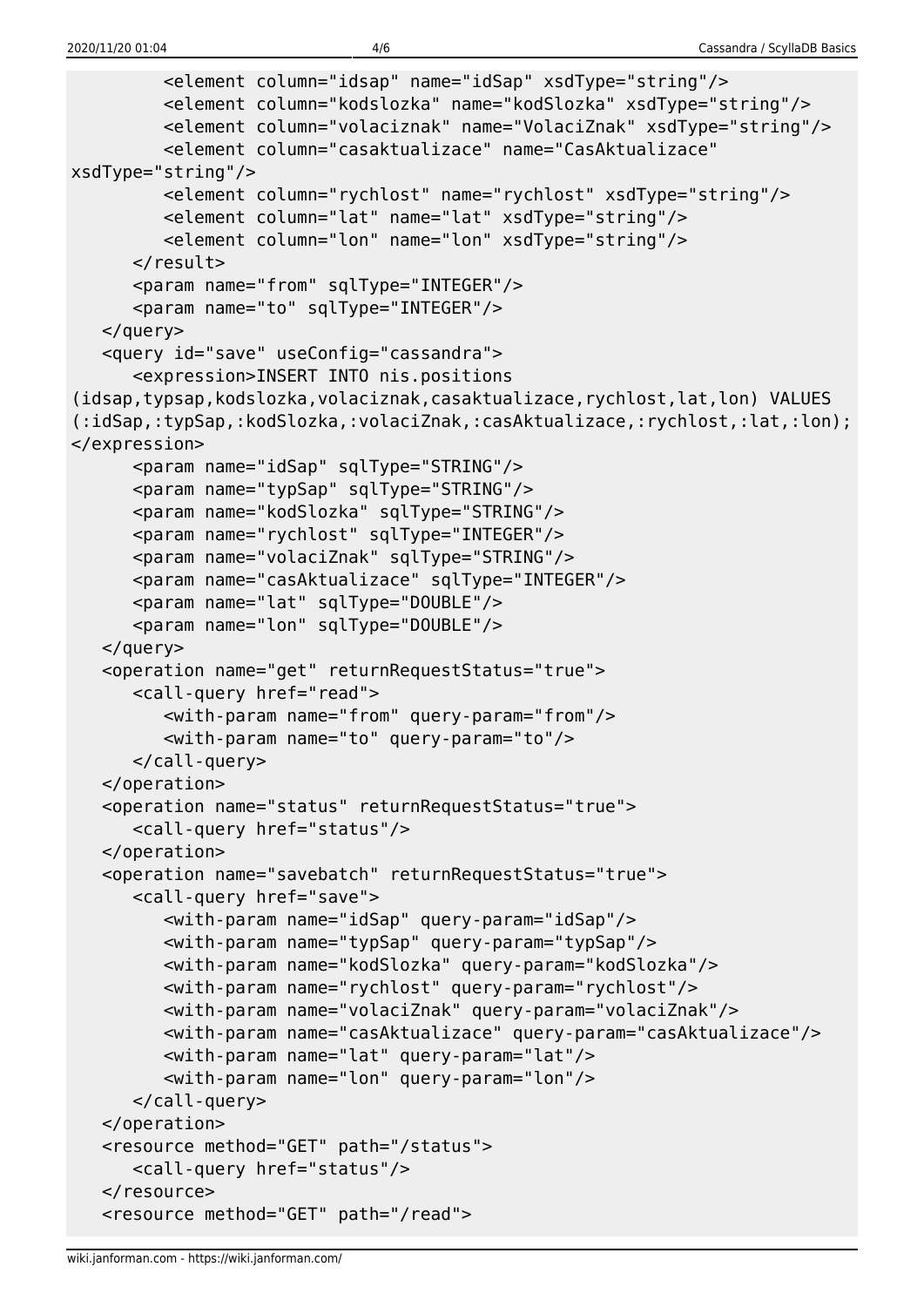```
 <call-query href="read">
          <with-param name="from" query-param="from"/>
          <with-param name="to" query-param="to"/>
       </call-query>
   </resource>
    <resource method="POST" path="/">
       <call-query href="save">
          <with-param name="idSap" query-param="idSap"/>
          <with-param name="typSap" query-param="typSap"/>
          <with-param name="kodSlozka" query-param="kodSlozka"/>
          <with-param name="rychlost" query-param="rychlost"/>
          <with-param name="volaciZnak" query-param="volaciZnak"/>
          <with-param name="casAktualizace" query-param="casAktualizace"/>
          <with-param name="lat" query-param="lat"/>
          <with-param name="lon" query-param="lon"/>
       </call-query>
    </resource>
</data>
```
#### <span id="page-5-0"></span>**Number of Rows**

nodetool tablestats <keyspace.table> SELECT COUNT(1) FROM table;

## <span id="page-5-1"></span>**Convert time to timestamp**

unixTimestampOf(minTimeuuid(casAktualizace))

### <span id="page-5-2"></span>**Send data**

```
curl -v -d
```
'<save><idSap>1</idSap><typSap>2</typSap><kodSlozka>3</kodSlozka><rychlost>4 </rychlost><volaciZnak>5</volaciZnak><casAktualizace>2017-08-04T17:46:55</ca sAktualizace><lat>1</lat><lon>2</lon></save>' -H Content-Type:"text/xml" http://endpoint

## <span id="page-5-3"></span>**Export CSV**

\$ COPY nis.positions (lat, lon) FROM 'positions.csv' WITH DELIMITER='|' AND HEADER=TRUE;